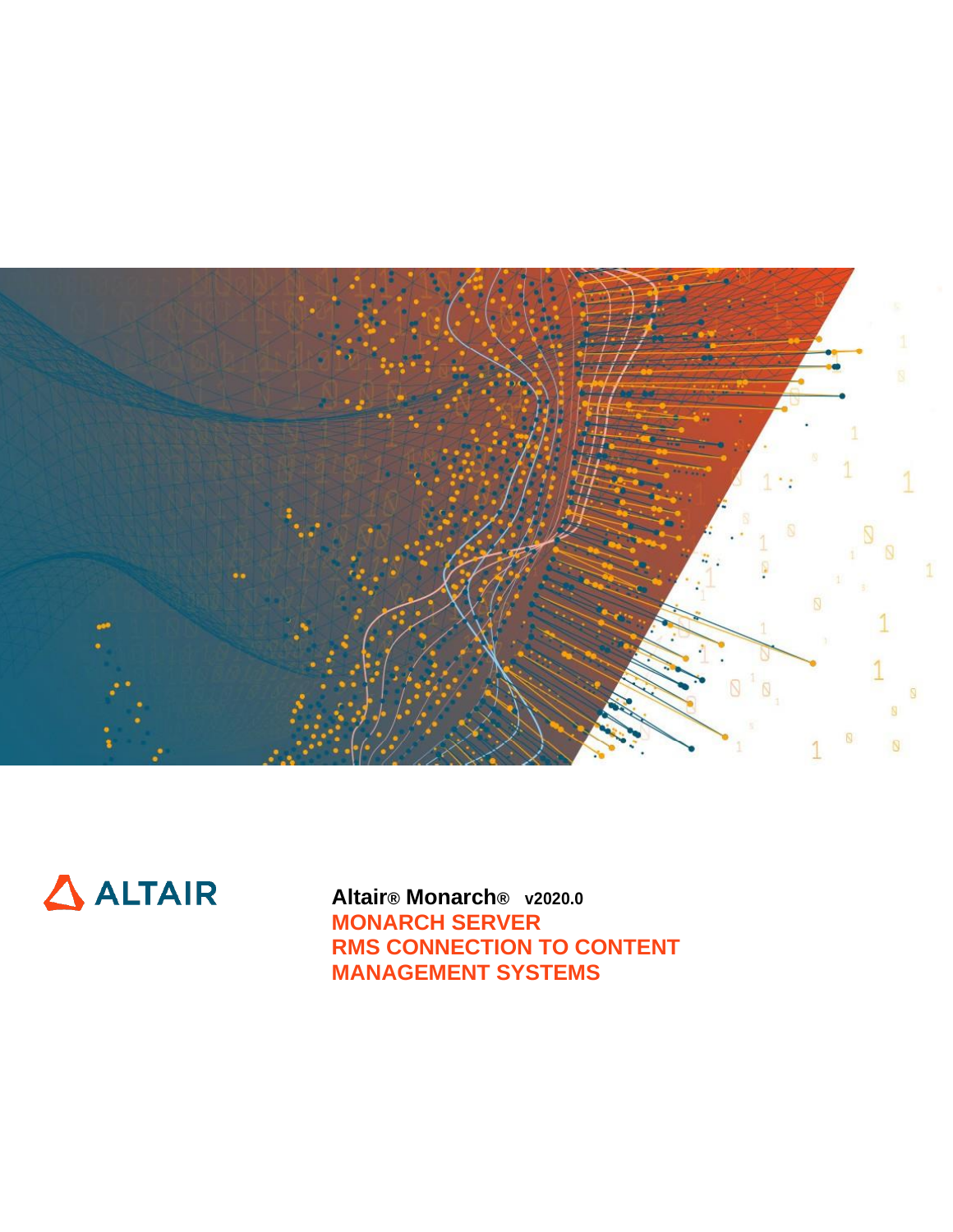# **TABLE OF CONTENTS**

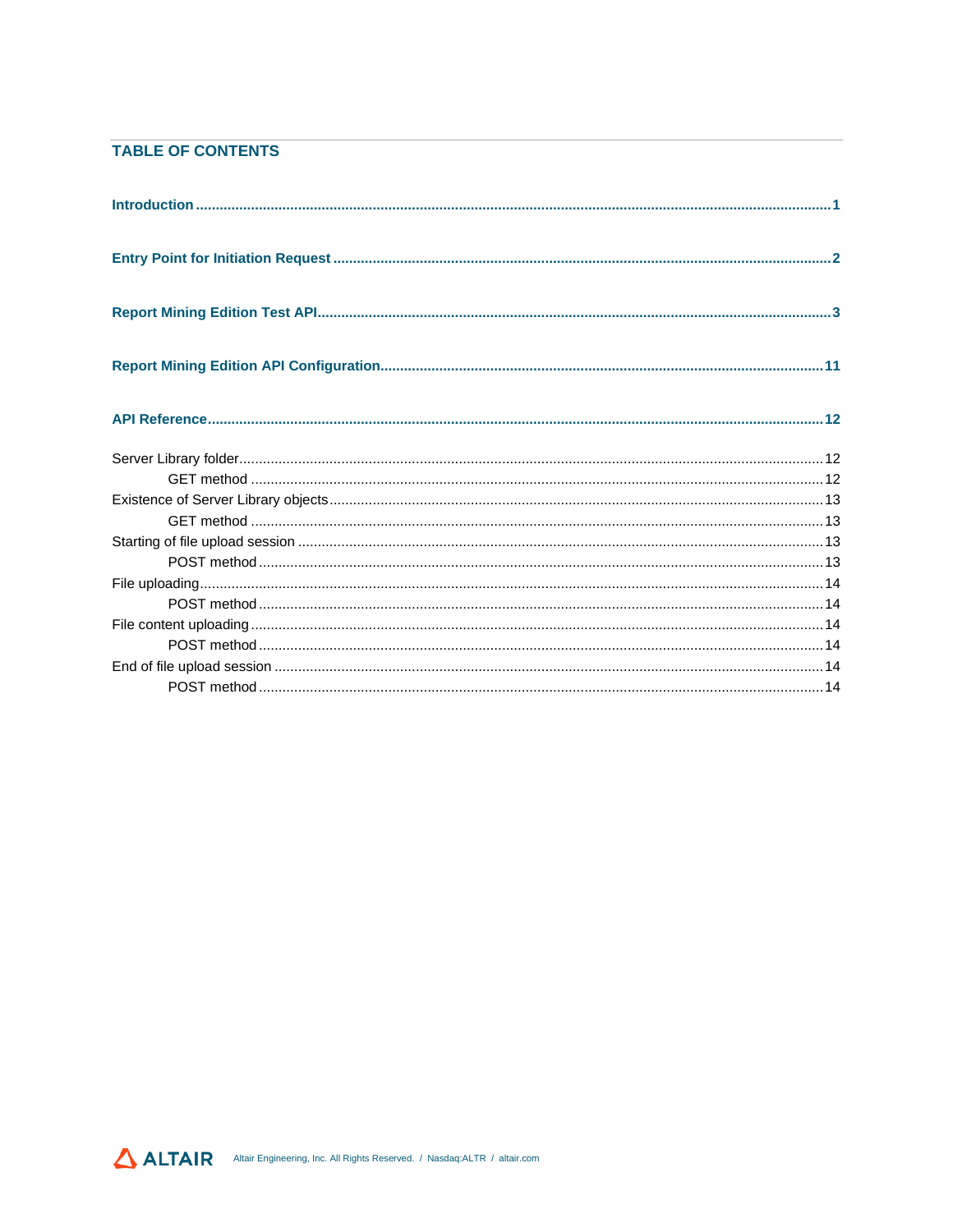# <span id="page-2-0"></span>**INTRODUCTION**

Monarch Server Report Mining Server (RMS) Edition can be used through an initiation request.

The initiation request can be accomplished in several steps.

- 1. Send the first request using the HTTP POST method to initialize the RMS session. The result of this request is a unique session ticket.
- 2. Upload the necessary reports using the HTTP POST method.
- 3. Submit session ticket in a client browser to analyze the uploaded reports.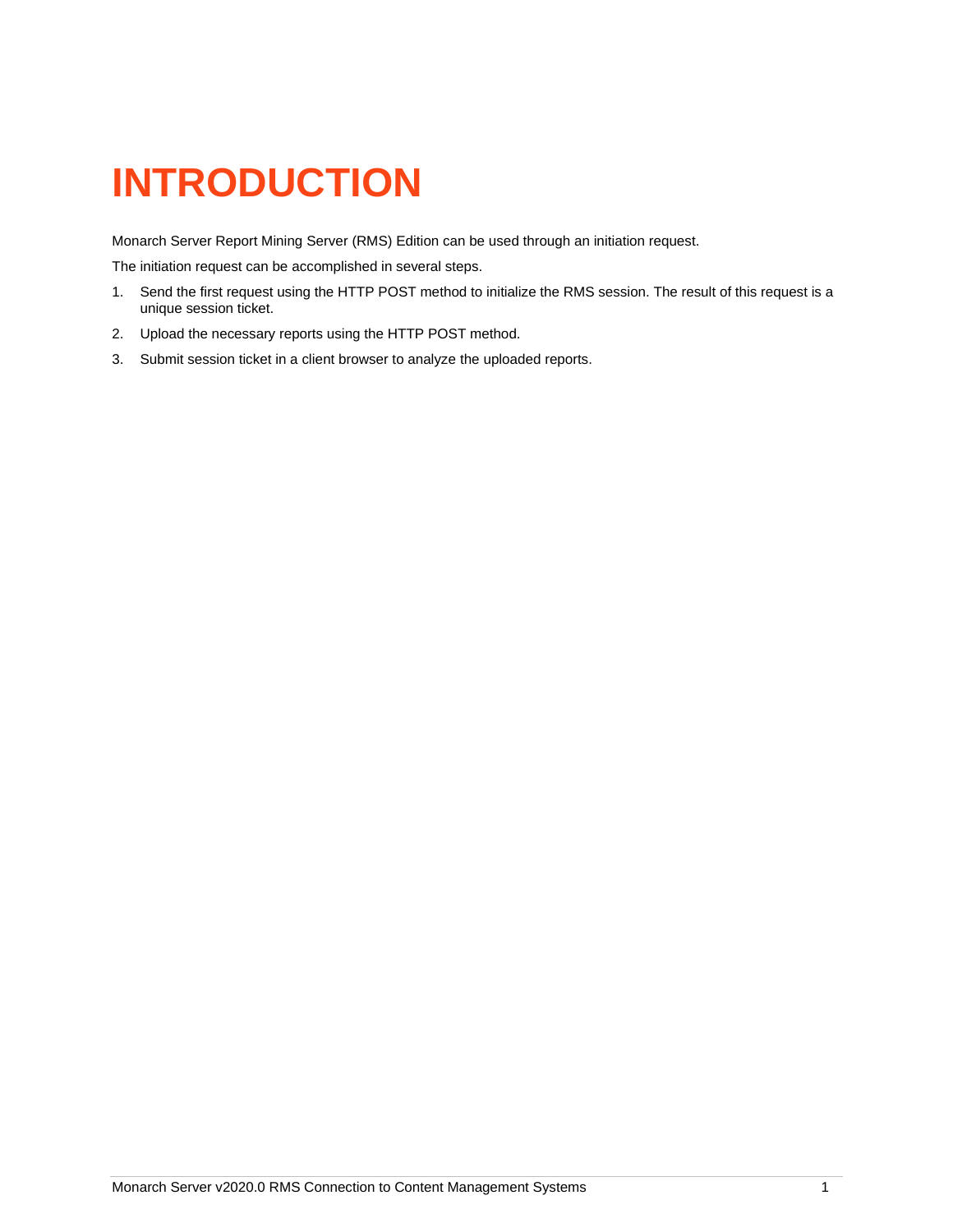# <span id="page-3-0"></span>**ENTRY POINT FOR INITIATION REQUEST**

#### The initiation request is sent to the RMS entry point. The URL of the entry point is

http://<host name>:<port number>/<RMS virtual directory>/TestFramework/TestAPI where

- ❑ <host name> is the name of the computer in which the target RMS WebServer component is installed
- □ <port number> is the port number on which the RMS WebServer is listening
- ❑ <RMS virtual directory> is the virtual directory in which the application is installed (RMSClient by default)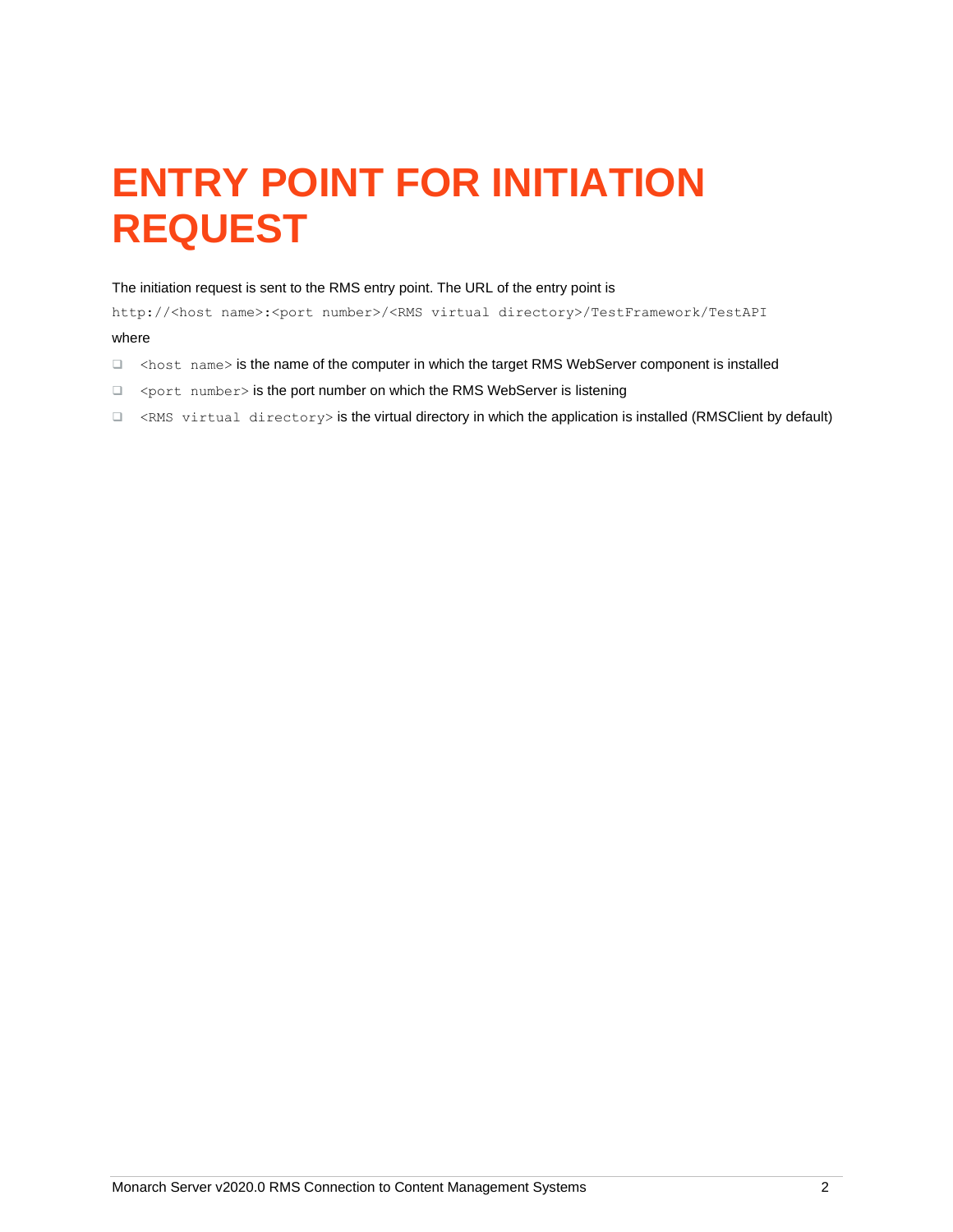# <span id="page-4-0"></span>**REPORT MINING EDITION TEST API**

RMS recognizes a request and then queries the report, model, and template data to determine the user's available views. The page with the appropriate request parameters will be displayed.

The RMS Test API page contains the following items:

| <b>RMS URL:</b>                  | http://localhost/RMSClient/                                                       |
|----------------------------------|-----------------------------------------------------------------------------------|
| API key:                         |                                                                                   |
| Chunk size (bytes):              | 1048576                                                                           |
| Reports:                         | Browse                                                                            |
| Server Library Folder:           |                                                                                   |
| Host:                            | All paths are UNC                                                                 |
| Reports:                         |                                                                                   |
| Models:                          |                                                                                   |
| Templates:                       |                                                                                   |
| <b>Models to Templates:</b>      |                                                                                   |
| Dynamic Filter:                  |                                                                                   |
| User ID:                         | apiUser                                                                           |
| User Password:                   |                                                                                   |
| Allowed Views:                   | HTML_REPORT;DYNAMIC;TABLE;SUMMARY;XLS_TABLE;XLS_SUMMARY;PRF;XFORM;REMOTE_PORTLETS |
| Default View:                    | <b>WELCOME</b>                                                                    |
| <b>Reports Encoding:</b>         | Default<br>$\check{ }$                                                            |
| Locale:                          | <b>Default</b><br>v                                                               |
| <b>Delete Reports:</b>           | п                                                                                 |
| Delete Models:                   | Ω                                                                                 |
| Delete Templates:<br>Admin mode: | $\Box$<br>n                                                                       |
| Get models folder list           | Upload<br>Reset                                                                   |
|                                  |                                                                                   |
| Log:                             |                                                                                   |

❑ **RMS URL field**: URL: http://<host name>:<port number>/<RMS virtual directory>,

where

- <host name> is the name of the computer in which the target RMS WebServer component is installed
- <port number> is the port number on which the RMS WebServer is listening
- <RMS virtual directory> is the virtual directory in which the application is installed (RMSClient by default)
- ❑ **API key field**: API key, which is generated in MSAdmin (**System Settings -> System Preferences -> RMS Settings -> RMS API Keys**).



# **NOTES**

The value of the key is generated automatically when a new API key is added.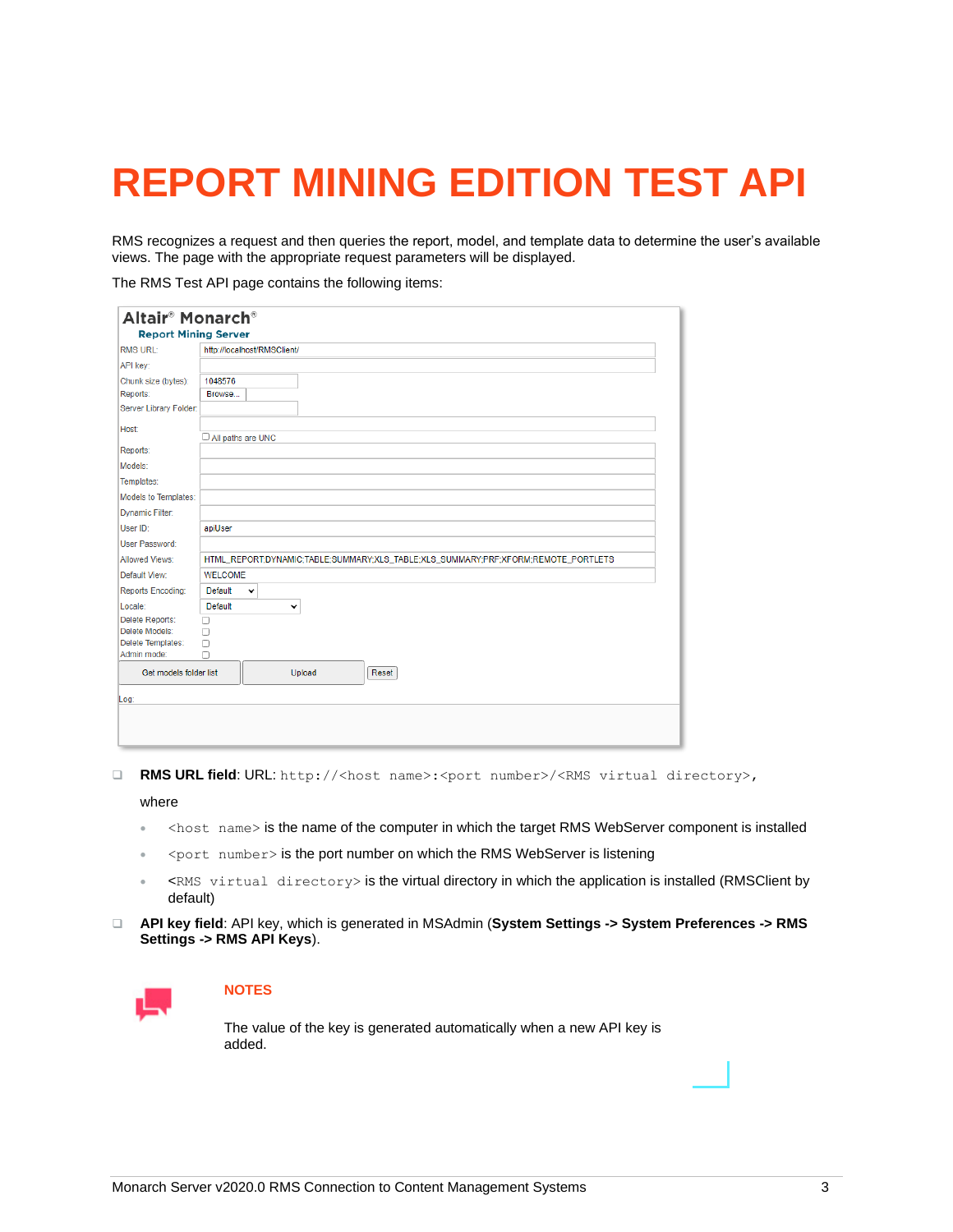- ❑ **Chunk size (bytes) field**: Parts size, based on which a report is divided when loading.
- ❑ **Reports field with Browse button**: Click this button to select one or more reports from the file system.
- ❑ **Server Library Folder field**: Name of the existing Server Library Folder that contains models; click the **Get models folder list** button, and then select the name of the folder from the drop-down list.
- ❑ **Host field**: The name of the host where the report is located. The default value is the data retrieved by the initiation request to the server.



This field is mandatory if you will use the Reports, Models, Templates, and Models to Templates fields.

- ❑ **All paths are UNC check box**: Select this check box if the report host is not set so that the report path is equally accessible with any exporter.
- ❑ **Reports field**: Enter a complete resolvable path to the source report(s) or a folder which contains reports.



## **NOTES**

This field is not mandatory.

The default value is the data retrieved by the initiation request to the server. The data are added automatically to the WebServer during installation. The location is http://<host name>:<port number>/<RMS virtual directory>/TestPage/Files,

#### where

- <host name> is the name of the computer in which the target RMS WebServer component is installed
- $\leq$  port number > is the port number on which the RMS WebServer is listening
- <RMS virtual directory> is the virtual directory in which the application is installed (RMSClient by default)



#### **NOTES**

RMS supports the following formats for this parameter:

- Path to a single report
- List of paths to the reports. The list items should be separated with a semicolon (;): <report\_1\_path>;<report\_2\_path>;... <report\_n\_path>
- Path to the folder that contains reports (only .prn, .pdf, and .xps files are retrieved)
- ❑ **Models field**: A complete resolvable path to the source models (non-template-bound), a folder with templates, or a model definition ID.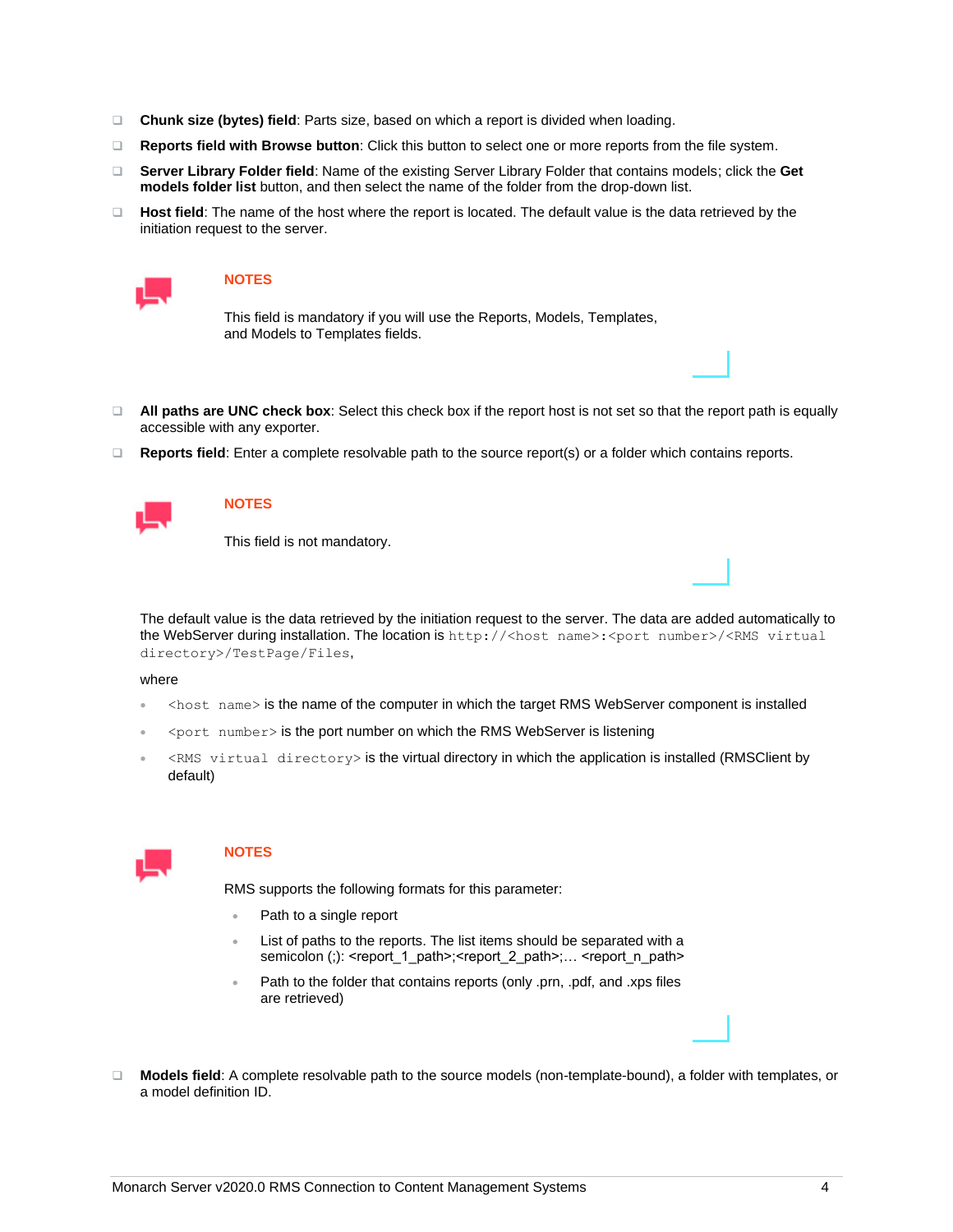

This field is not mandatory.

The default value is the data retrieved by the initiation request to the server. The data are added automatically to the WebServer during installation. The location is http://<host name>:<port number>/<RMS virtual directory>/TestPage/Files,

#### where

- <host name> is the name of the computer where the target RMS WebServer component is installed
- $$
- <RMS virtual directory> is the virtual directory in which the application is installed (RMSClient by default)



## **NOTES**

RMS supports the following formats for this parameter:

- Path to a single model
- List of paths to the models. The list items should be separated with a semicolon (;): <model\_1\_path>;<model\_2\_path>;… <model\_n\_path>
- Path to the folder that contains models
- Model Definition ID. The model object is available to the user (if the user has the necessary access permissions)

This parameter should list only table/summary models and not templatebound models.

❑ **Templates field**: Complete resolvable path to the source template(s) or a template definition ID.



## **NOTES**

This field is not mandatory.

The default value is the data retrieved by the initiation request to the server. The data are added automatically to the WebServer during installation. The location is http://<host name>:<port number>/<RMS virtual directory>/TestPage/Files

where

- <host name> is the name of the computer in which the target RMS WebServer component is installed
- <port number> is the port number on which the RMS WebServer is listening
- <RMS virtual directory> is the virtual directory in which the application is installed (RMSClient by default)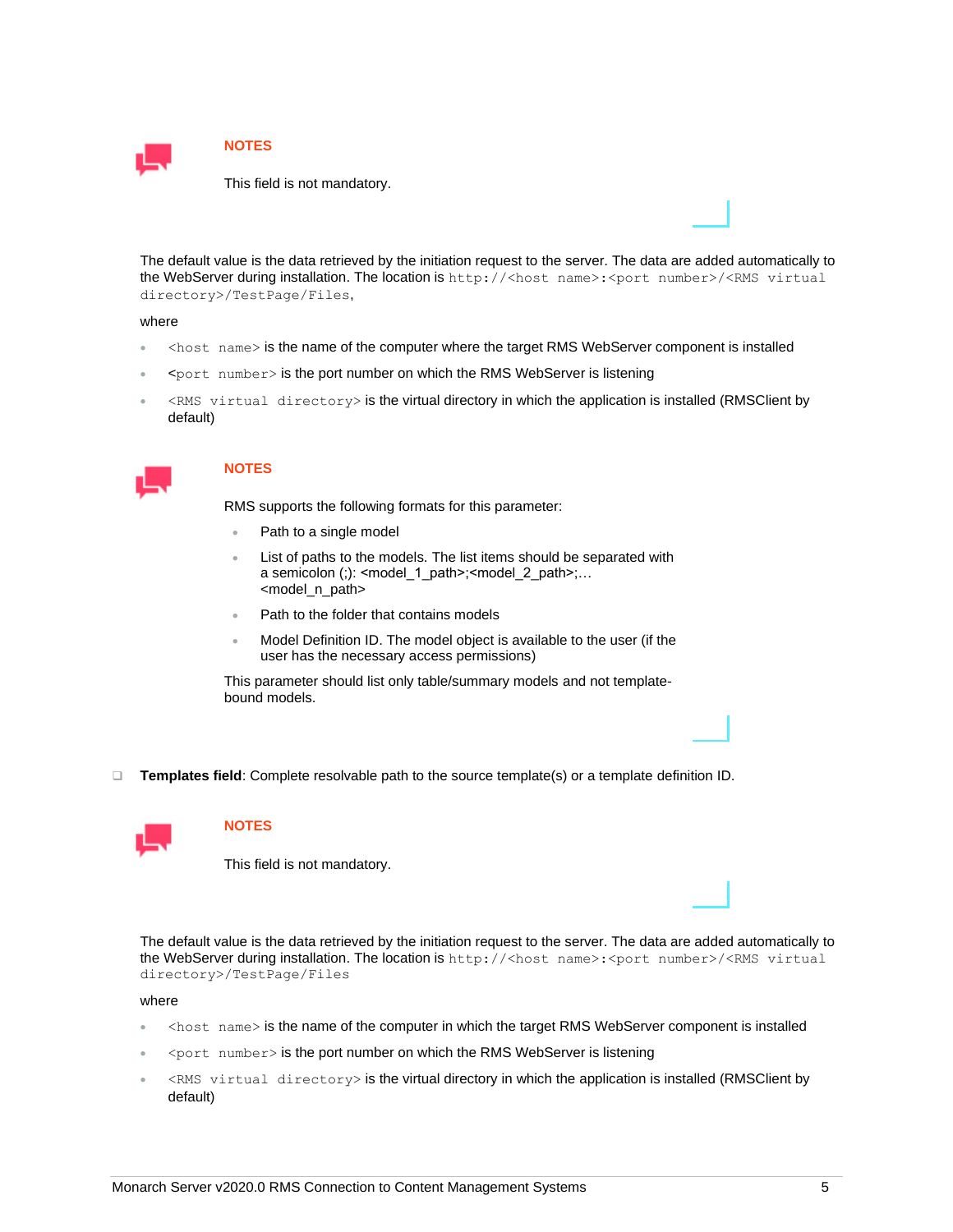

RMS supports the following formats for this parameter:

- Path to a single template
- List of paths to the templates. The list items should be separated with a semicolon (;): <template 1 path>;< template 2 path>;... <template\_n\_path>
- Path to the folder that contains templates (only .xls, and .xlsx files are retrieved)
- Template Definition ID. The template object is available to the user (if the user has the necessary access permissions)

If this parameter is absent, XFORM data views will not be available.

❑ **Models to Templates field**: The model-to-template association. Model and Template Definition IDs can be used as input here instead of paths.

The default value is data retrieved by the initiation request to the server. The data are added automatically to the WebServer during installation. The location is at http://<host name>:<port number>/<RMS virtual directory>/TestPage/Files

#### where

- <host name> is the name of the computer in which the target RMS WebServer component is installed
- <port number> is the port number on which the RMS WebServer is listening
- <RMS virtual directory> is the virtual directory in which the application is installed (RMSClient by default)



## **NOTES**

The list items should be separated with a semicolon (;): *<template\_1\_path>;<model\_1\_path>;<template\_2\_path>; <model\_2\_path>…<template\_n\_path>;<model\_n\_path>*

If this parameter is absent, XFORM data views will not be available.

❑ **Dynamic Filter field**: The initial dynamic filter for Data, Summary, and ES Style Views.



# **NOTES**

It consists of a value pair of column name and filter value:

*FILTERCOLUMN=[ColumnName];FILTERVALUE=[FilterValue];FILTERO PERATOR=[EQ.NEQ,GT,LT,GTE,LTE,CONTAINS,STARTSWITH,ENDS*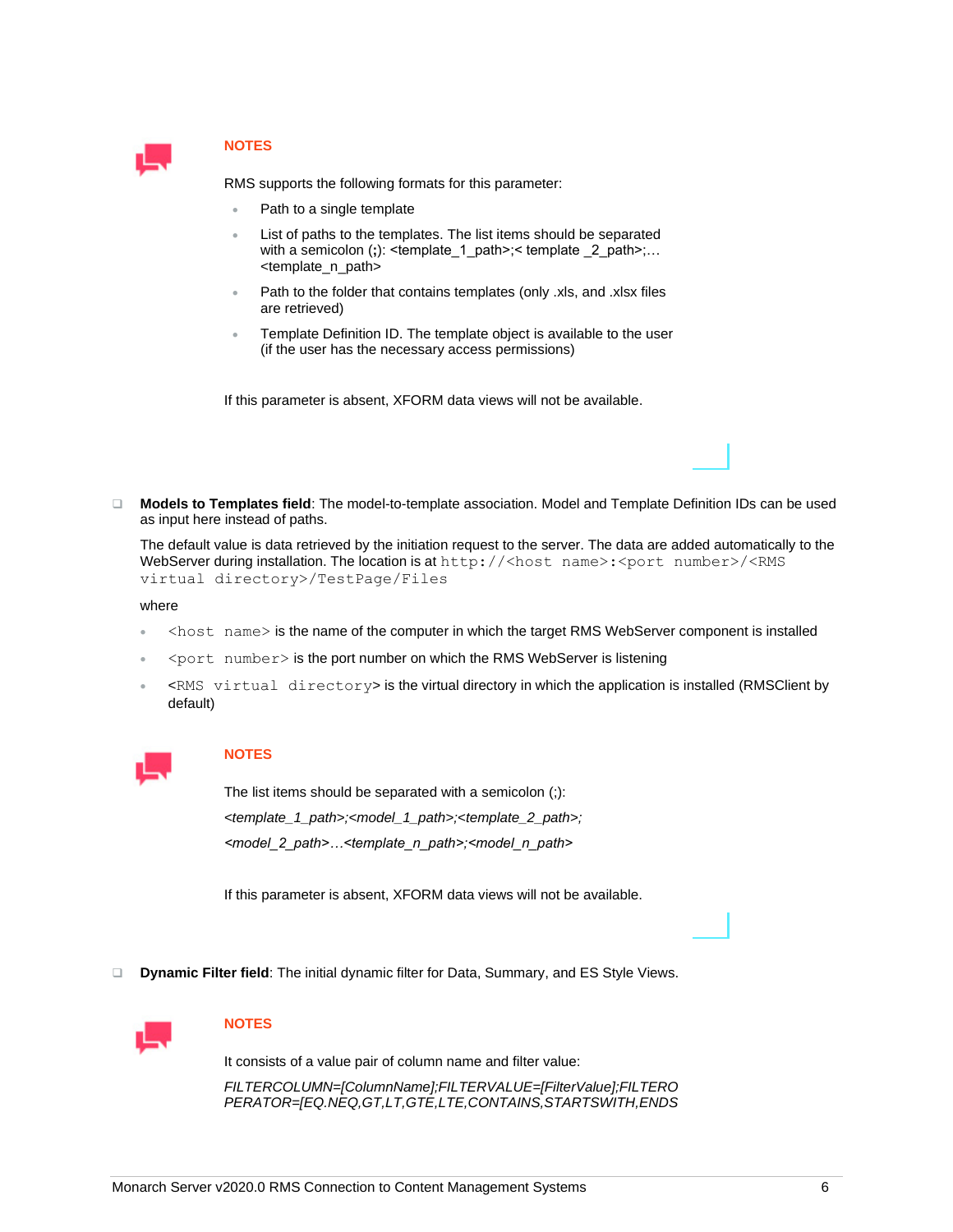## *WITH]*

The date format for the filter value is YYYYMMDD.

❑ **User ID field**: Entry for user identifier.



# **NOTES**

This identifier used for getting user preferences and for authentication.

❑ **User Password field**: Entry for user password.



# **NOTES**

If a password is not provided, a new dynamic user is created in the RMS DB. This user is assigned to the user group that is specified in the web.config file of the RMS Client. If a password is provided, the user with the USER\_ID and PASSWORD should already exist and be assigned with the RMS User privilege to login to RMS Client.

❑ **Allowed Views field**: Specifies the data views that will be available for the user. By default, all views are listed.



# **NOTES**

The list items should be separated with a semicolon (**;**): <data\_view\_1 >; < data\_view\_2>; … < data\_view\_n>,

where <*data\_view\_n*> is one of the following constants:

- HTML\_REPORT
- DYNAMIC
- TABLE
- **SUMMARY**
- XLS\_TABLE
- XLS\_SUMMARY
- PRF
- XFORM
- REMOTE\_PORTLETS
- ❑ **Default View field**: Specifies the name of the view to be shown initially. The default value is **Welcome**.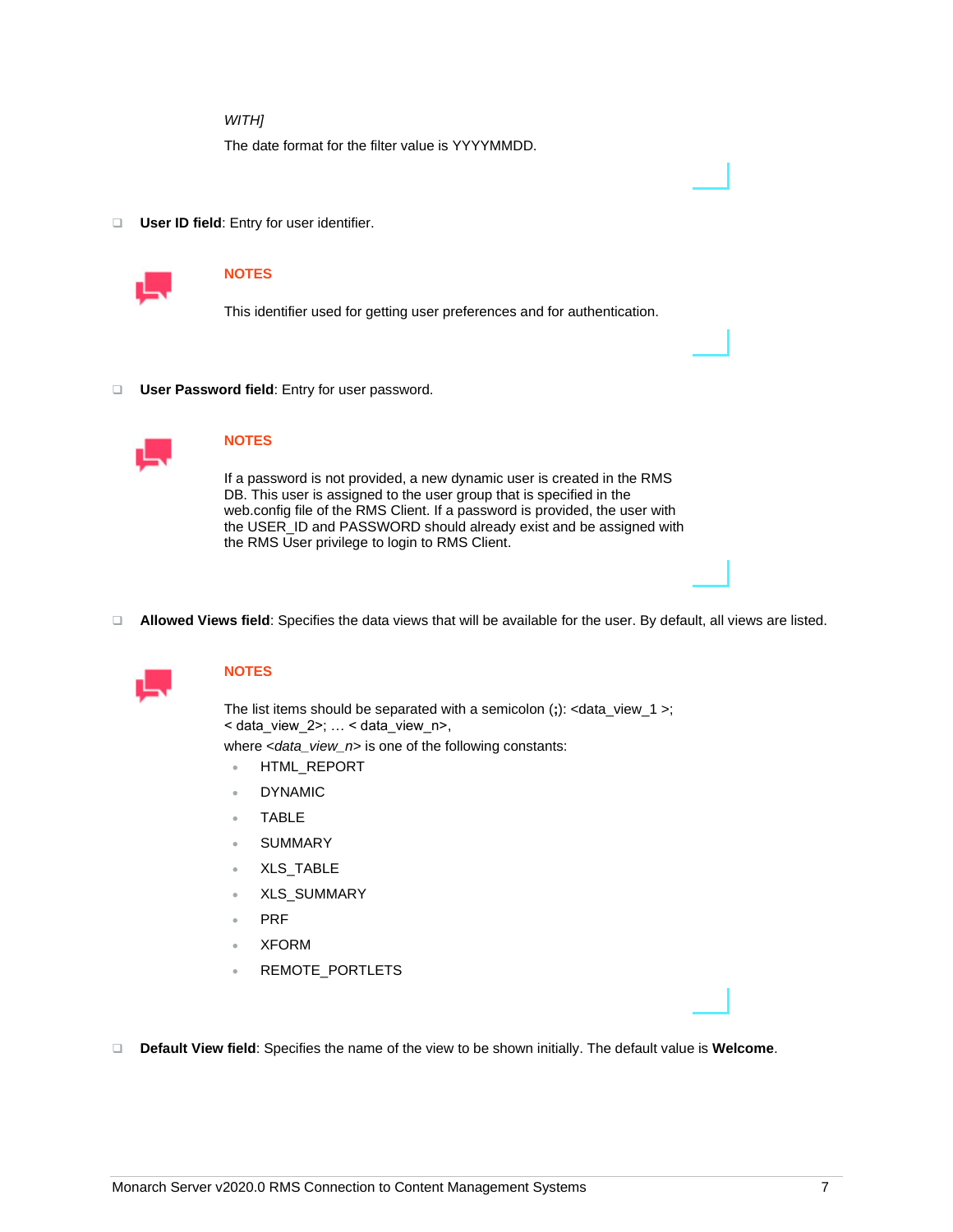

The view name can be one of the values permitted for the Allowed Views parameter. If no view name is specified, My Home page will be displayed.

- ❑ **Report Encoding field**: Encoding type of incoming reports from the following:
	- ANSI • UTF16LE
	- **ASCII** UTF16BE
	- UTF8



# **NOTES**

If the value is not defined, the default encoding type specified by the admin will be used.

- ❑ **Locale field**: The locale to be used in the current session. It can be one of the following:
	- English
	- Deutsch (German Germany)
	- Français (French France)



# **NOTES**

If the value is not defined, the default locale specified by the admin will be used.

❑ **Delete Reports check box**: Removes source report after user session ends.



# **NOTES**

The reports selected via the Choose Files button will not be removed.

❑ **Delete Models check box**: Removes source models after user session ends.



# **NOTES**

The models from the Server Library Folder will not be removed.

❑ **Delete Templates check box**: Removes source templates after user session ends.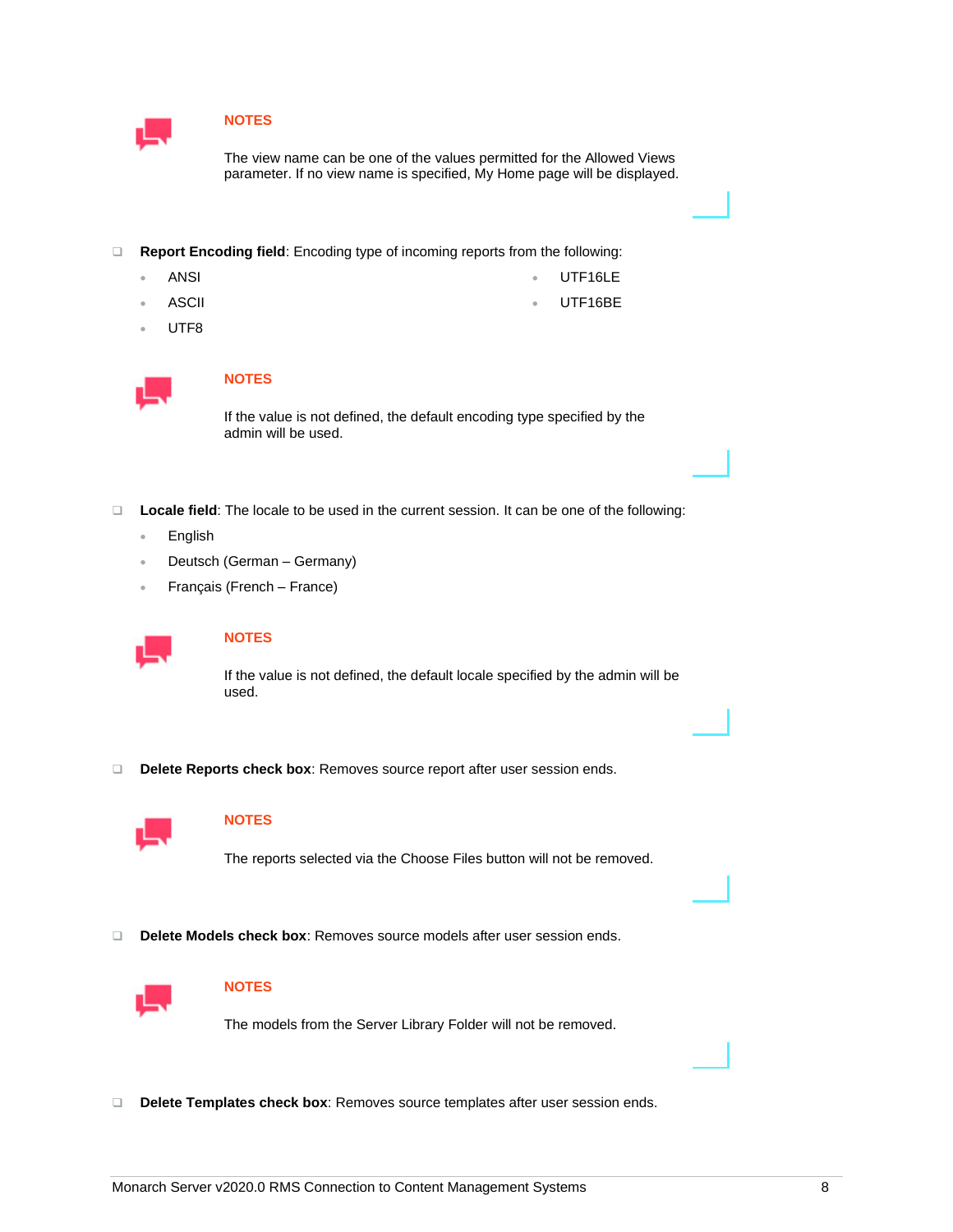- ❑ **Admin mode check box**: Allows uploading of shared models and deleting of models.
- ❑ **Get models folder list button**: Click this button to get a list of folders with models from the Server Library.
- ❑ **Upload button**: Click this button to get a URL built for the connection to the Monarch Server RMS. The built URL is available via the link that appears beside this button.
- ❑ **Log field disabled by default**: Displays all errors and downloaded files.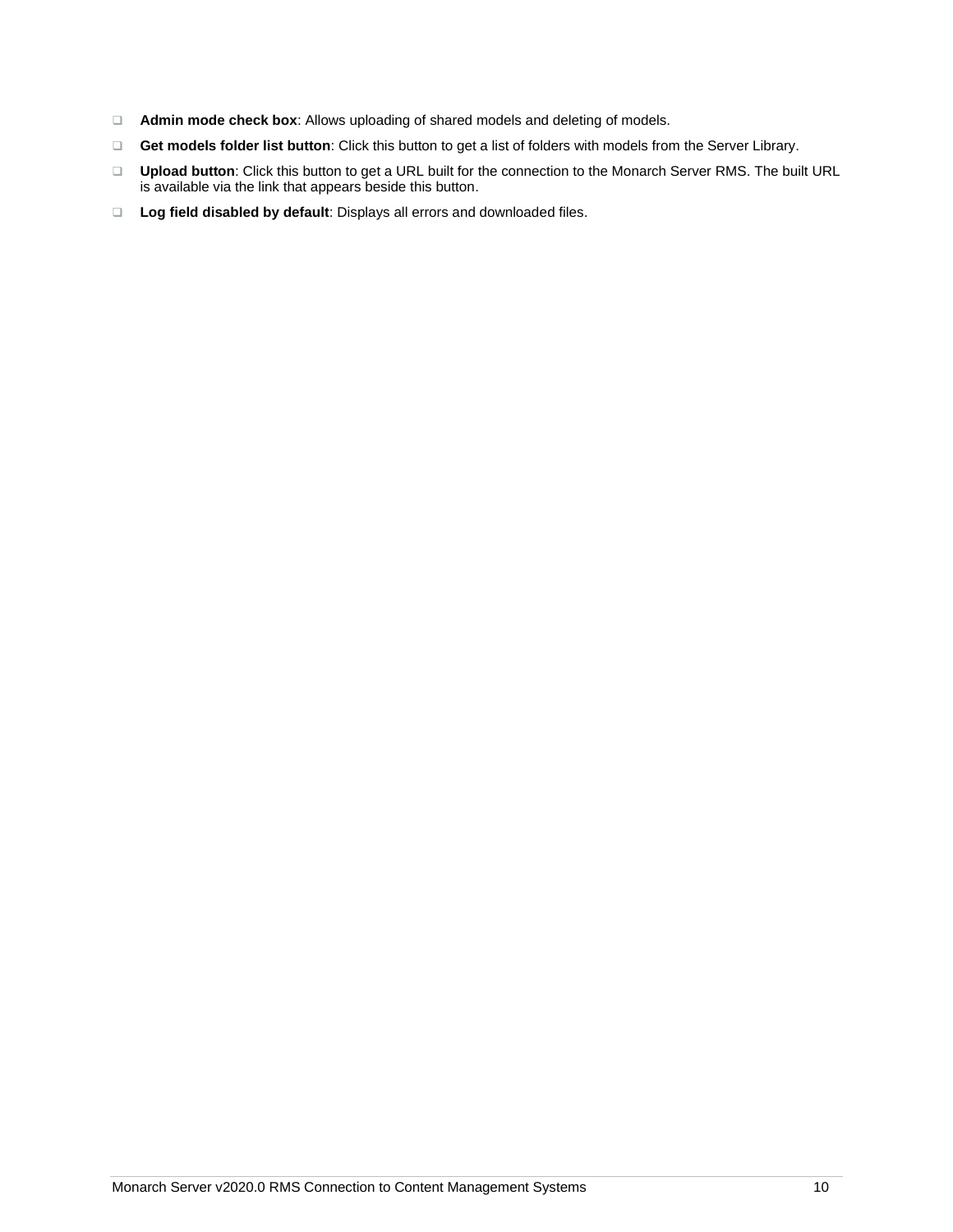# <span id="page-11-0"></span>**REPORT MINING EDITION API CONFIGURATION**

You can change the settings of RMS API in the **config.xml** file.

The RMS Content Host involves the following settings in this file:

❑ <appSettings>

```
 <add key="ApiUploadStoragePath" value="" />
```

```
 …
</appSettings>
```
Enter the path in which the temporary folder will be created with the uploaded reports. Path by default is \\<host name>\C:\Windows\Temp\DatawatchRmsApiUploadStorage.



…

…

…

#### **NOTES**

The folder with the uploaded reports will be removed after the session ends.

❑ <appSettings>

```
 <add key="ApiUploadSessionTimeOut" value="01:00:00" />
```
</appSettings>

Enter the time after which the session will finish.



# **NOTES**

The resulting link will be not available after the session ends.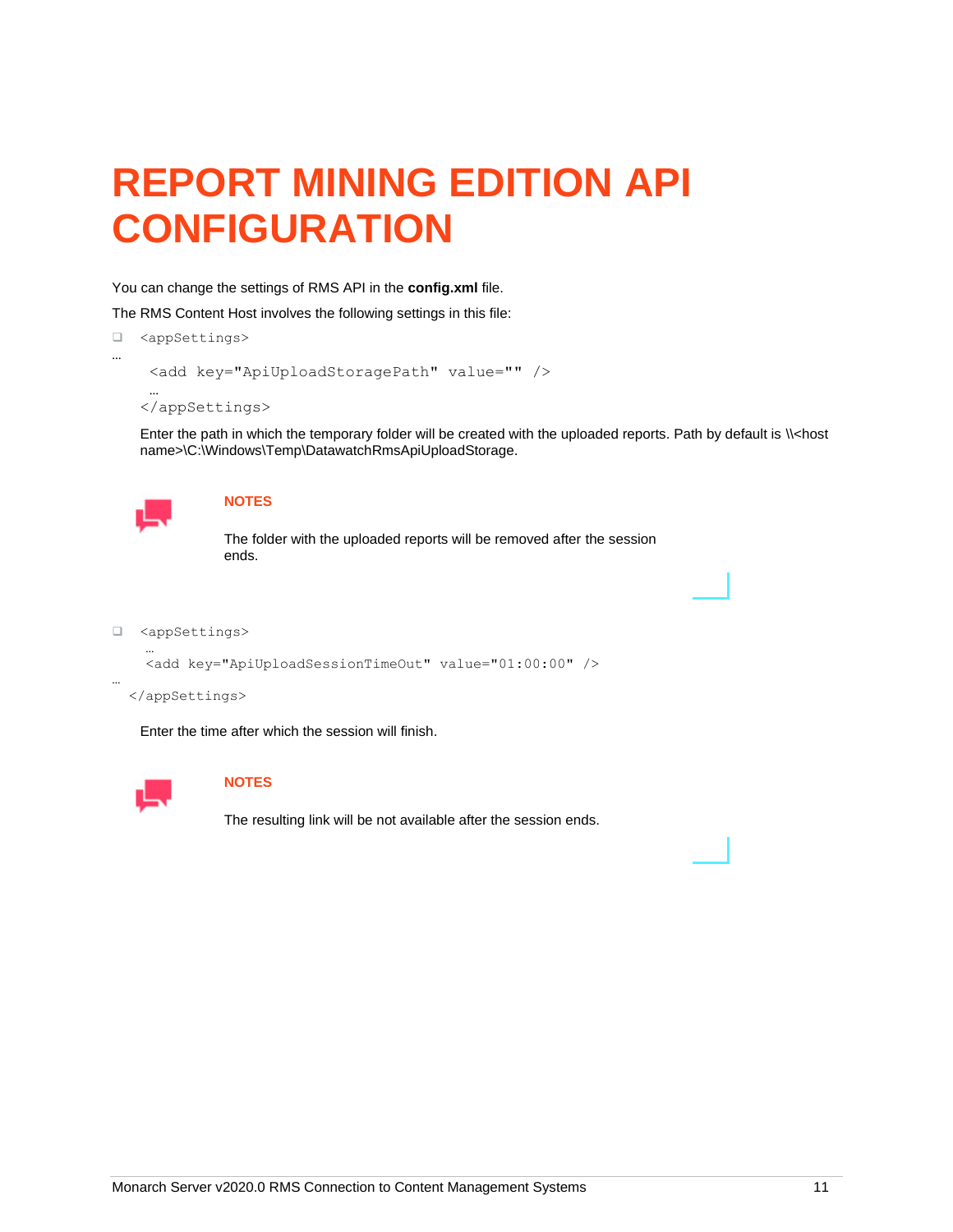# <span id="page-12-0"></span>**API REFERENCE**

<span id="page-12-1"></span>The following is a complete reference of methods supported by the Report Mining Edition API.

# **SERVER LIBRARY FOLDER**

<span id="page-12-2"></span>Get the Server Library folder list.

# **GET method**

http://localhost/RMSClient/api/v1/folder/list

#### **Parameters:**

- ❑ apiKey (string) RMS API Key (should be created in System Settings)
- ❑ objectTypes (string) List of object types separated by ";". If set, only the folders containing objects of these types will be returned. The possible types are
	- MODEL
	- GROUP
	- TEMPLATE

#### **Response:**

- ❑ Id (int) Folder ID
- ❑ Name (string) Folder name
- ❑ Description (string) Folder description
- ❑ ParentId (int) Parent folder ID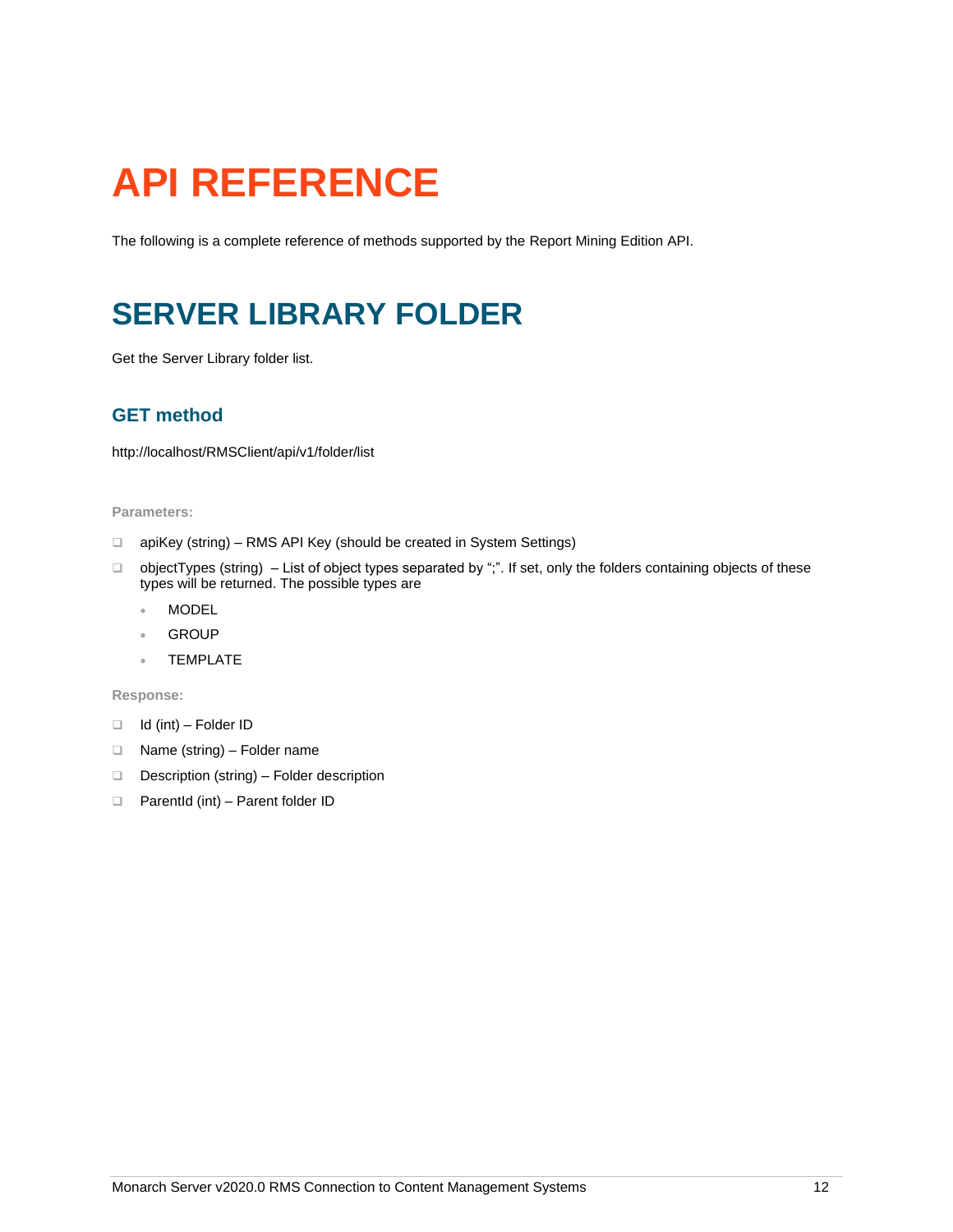# <span id="page-13-0"></span>**EXISTENCE OF SERVER LIBRARY OBJECTS**

<span id="page-13-1"></span>Check if the Server Library folder has objects of the aforementioned types.

# **GET method**

http://localhost/RMSClient/api/v1/folder/hasobjects

### **Parameters:**

- ❑ apiKey (string) RMS API key (should be created in System Settings)
- ❑ folderName (string) Server Library folder name
- ❑ objectTypes (string) List of object types separated by ";"

### **Response:**

❑ HasObjects (Boolean) – True/false

# <span id="page-13-2"></span>**STARTING OF FILE UPLOAD SESSION**

<span id="page-13-3"></span>Start file upload session.

# **POST method**

http://localhost/RMSClient/api/v1/upload/beginsession

**Parameter:**

❑ apiKey (string) – RMS API key (should be created in System Settings)

**Response:**

❑ TicketId (string) – Ticket ID used to add files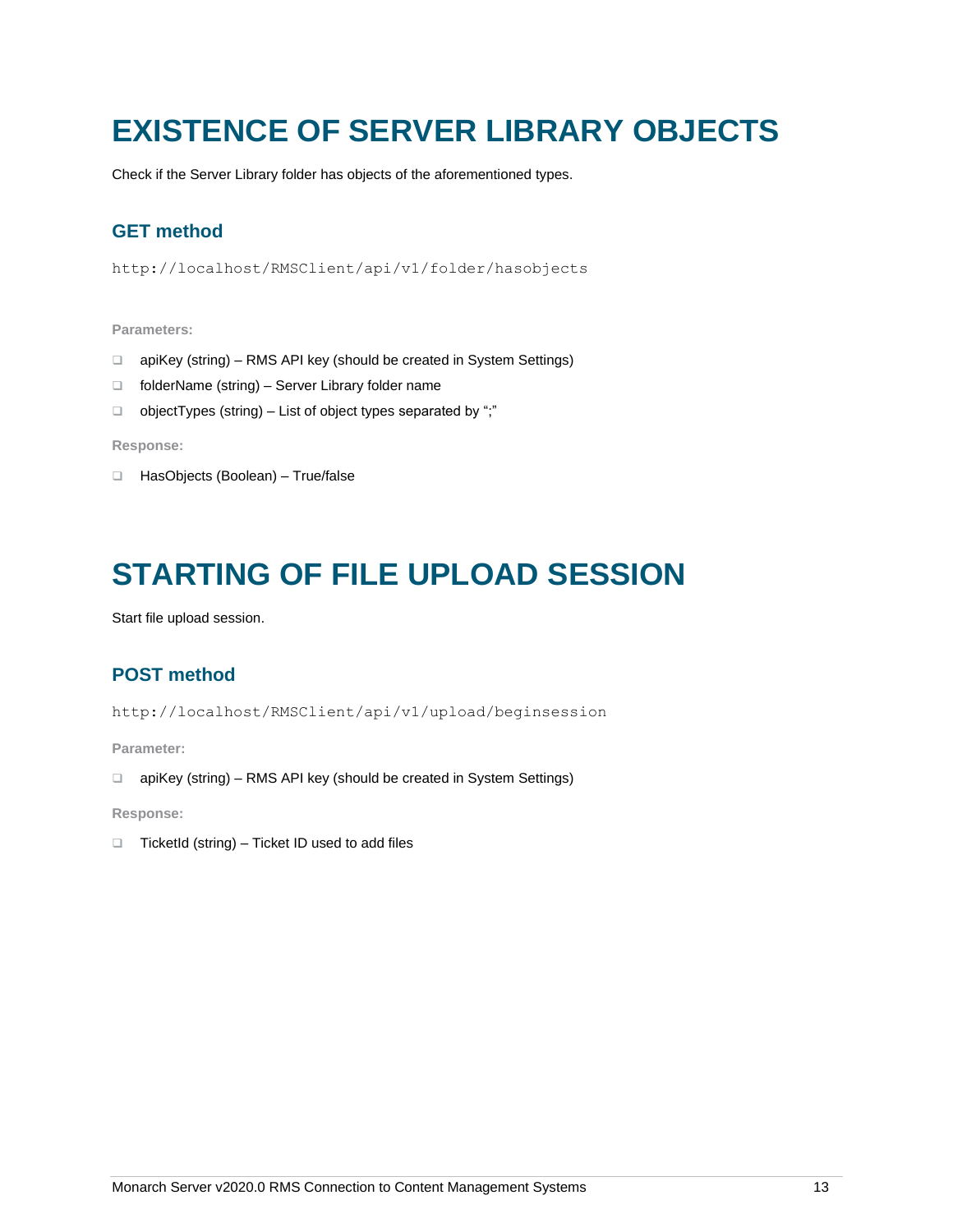# <span id="page-14-0"></span>**FILE UPLOADING**

<span id="page-14-1"></span>Initiate an upload of a new file.

# **POST method**

```
http://localhost/RMSClient/api/v1/upload/file
```
#### **Parameters:**

- ❑ FileName (string) File name
- ❑ TicketId (string) Ticket ID

**Response:**

❑ FileId (string) – File ID used to upload a file's content

# <span id="page-14-2"></span>**FILE CONTENT UPLOADING**

Upload file content. This can be called several times for chunked uploading. The content of the file or file chunk should be passed in the request body.

# <span id="page-14-3"></span>**POST method**

http://localhost/RMSClient/api/v1/upload/file/{FileId}

**Parameter:**

```
❑ FileId (string) – File ID
```
**Response:**

<span id="page-14-4"></span>❑ ChunkSize (int) – Size of received file content

# **END OF FILE UPLOAD SESSION**

<span id="page-14-5"></span>End file upload session and return the URL to the RMS interface with the uploaded files.

# **POST method**

http://localhost/RMSClient/api/v1/upload/endsession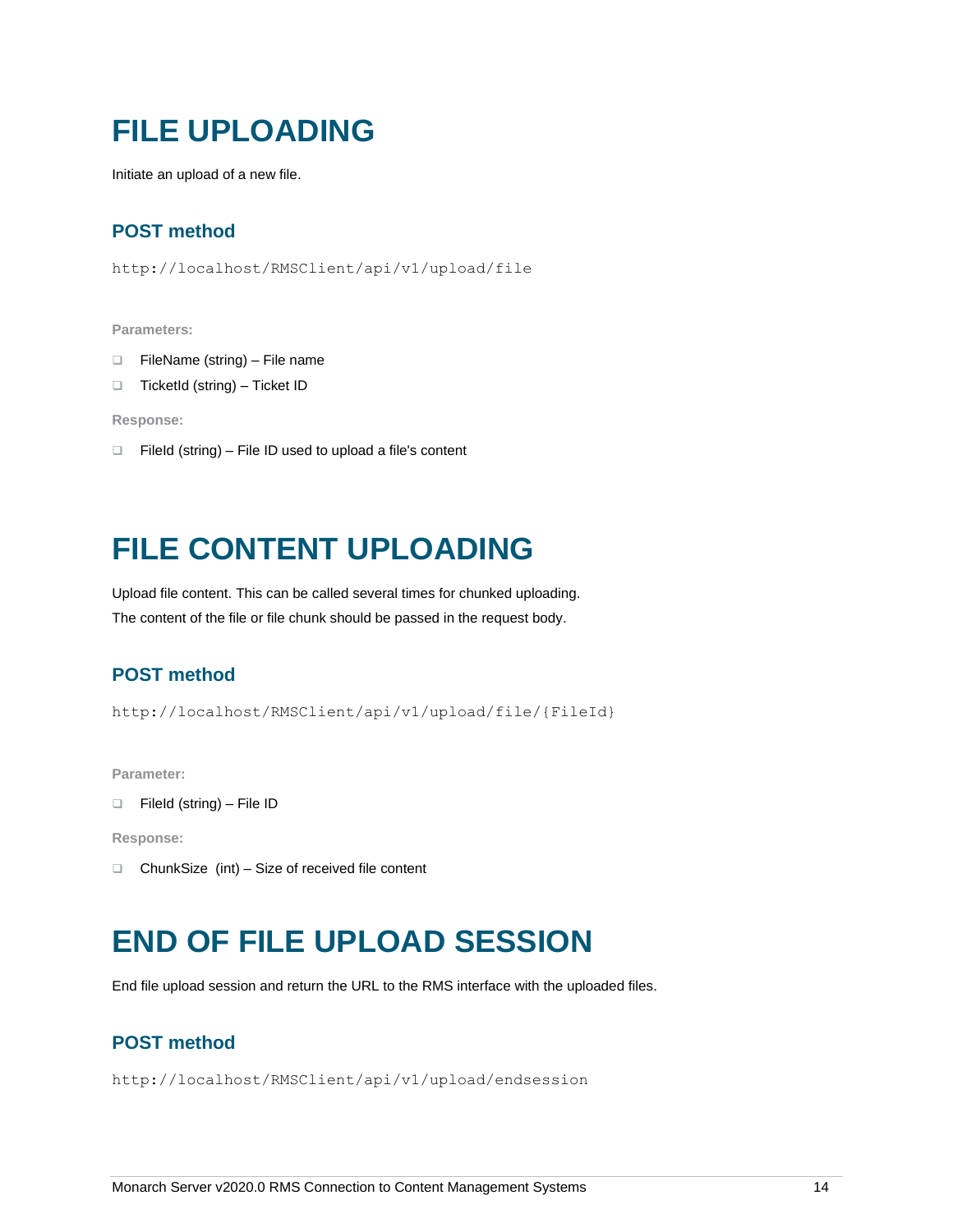### **Parameters:**

- ❑ TicketId (string) Ticket ID used to add files
- ❑ Host (string) RMS host
- ❑ ReportPaths (string) A complete resolvable path to the source report(s) or a folder which contains reports
- ❑ ModelPaths (string) A complete resolvable path to the source models (non-template-bound), a folder with templates, or a model definition ID
- ❑ TemplatePaths (string) Complete resolvable path to the source template(s) or a template definition ID
- ❑ TemplatesToModelsMap (string) Association between the model and template. Model and Template Definition IDs can be used as input here instead of paths.
- ❑ DynamicFilter (string) The initial dynamic filter for Data, Summary, and ES Style Views.
- ❑ UserName (string) User identifier
- ❑ Password (string) User password
- ❑ ModelsFolder (string) Refers to the Server Library password
- ❑ AllowedViews (string) Data views that will be available for the user
- ❑ DefaultView (string) Specifies the name of the view to be shown initially
- ❑ Encoding (string) Encoding type of incoming reports
- ❑ Locale (string) The locale to be used in the current session
- ❑ DeleteReports (bool) Removes source report after user session ends
- ❑ DeleteModels (bool) Removes source models after user session ends
- ❑ DeleteTemplates (bool) Removes source templates after user session ends
- ❑ AdminMode (bool) Allows uploading of shared models and deleting of models

**Response:**

❑ URI – RMS URL to RMS interface with uploaded files